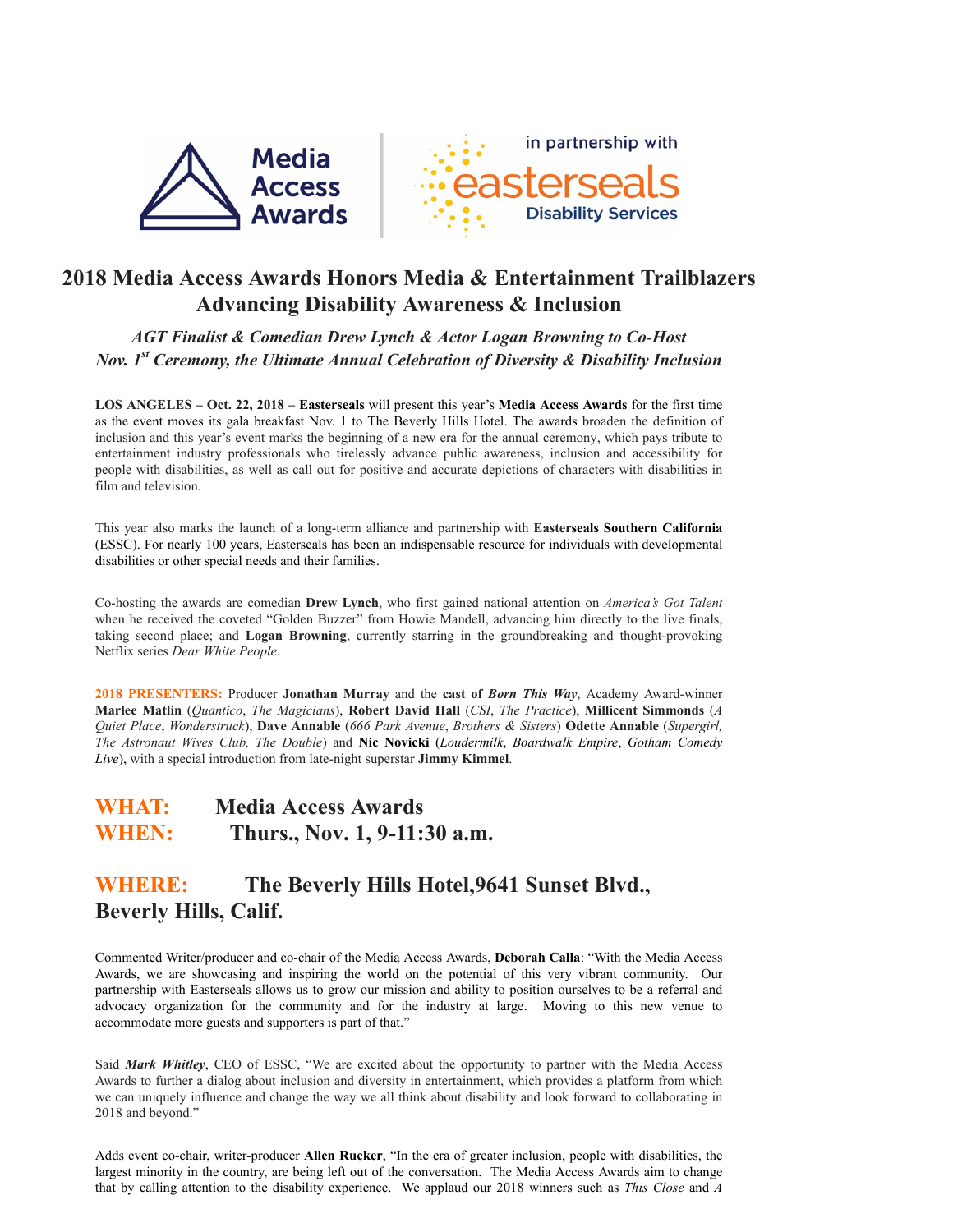*Quiet Place,* as they show people as more than their disability. These writers, producers, actors, casting directors and directors are at the forefront of change."

#### **AWARDS TO BE PRESENTED:**

- **CASTING SOCIETY OF AMERICA AWARD: Sasha Alpert** (*They Call Us Monsters*, *Autism: The Musical*) and **Megan Sleeper** (*Undressed*, *Born This Way*).
- **PRODUCERS GUILD OF AMERICA GEORGE SUNGA AWARD:** Director **Andrew Ahn** (*Mud, Spa Night*), producer **Mary Pat Bentel** (*Behold My Heart*, *Seed*), producer **David Hinojosa** (*Goat*, *Lemon*), actress **Soshannah Stern** (*The Hammer*, *Jericho*, *This Close*, *Supernatural*), producer **Christine Vachon** (*Hedwig and the Angry Inch*, *Boys Don't Cry*, *Far From Heaven*), writer **Paul Young** and actor **Joshua Feldman** (*This Close*).
- **MEDIA ACCESS AWARDS NORMAN LEAR GERI JEWELL LIFETIME ACHIEVEMENT AWARD**: **Gail Williamson**, KMR Talent, the only agent in the country with a specialty of representing actors with disabilities, including such clients as Jamie Brewer (*American Horror Story*) and Gavin McHugh (*911*).
- **MEDIA ACCESS AWARDS VISIONARY AWARD:** Composer, writer-producer and television personality **Simon Cowell** (*American Idol*, *Americas Got Talent*).
- **SAG-AFTRA HAROLD RUSSELL AWARD:** Actor **CJ Jones** (*Baby Driver*).
- **SAG-AFTRA DISABILITY AWARENESS AWARD:** Casting Society of America **(CSA)'s Inclusion & Diversity Committee**.
- **WRITERS GUILD OF AMERICA WEST EVAN SOMERS MEMORIAL AWARD:** Writerproducer-directors **Bryan Woods & Scott Beck** (*A Quiet Place*) and actor **John Krasinski** (*A Quiet Place*, *Jack Ryan*, *The Office*).

**2018 SPONSORS:** The Media Access Awards is presented Easterseals Southern California. Additional support is provided by the Screen Actors Guild-American Federation of Television and Radio Artists (SAG-AFTRA), Friends of Californians with Disabilities; Producers Guild of America (PGA); Writers Guild of America West (WGAW); Casting Society of America (CSA); Christopher & Dana Reeve Foundation; Bunin/Murray; CBS Entertainment Diversity & Inclusion; RespectAbility; STARZ, a Lionsgate Company; NBC-Universal; Disney ABC Television Group; Michele Spitz; Woman of Her Word; *Variety*; City National Bank; American Business Bank; and Kevin Bright.

### **About the Media Access Awards:**

An estimated 61 million Americans live with disabilities. In recognition of this reality, the Media Access Awards was created in 1979 by the California Governor's Committee on Employment of People with Disabilities in conjunction with producer Fern Field and her late husband, Norman Brooks. Its goal remains enabling entertainment unions and guilds to recognize the social impact of films, television, and broadcasting emphasizing diversity and inclusion.

The awards simultaneously strive for an open dialogue regarding portrayals of disability and increased employment opportunities in front of and behind the scenes, as well as recognize and encourage the accurate portrayal of people with disabilities. To that end, the Media Access Awards celebrates producers, actors, writers, broadcasters, and casting directors who have made positive contributions to the more accurate and inclusive portrayals of persons with disabilities in film, television, and all other media. They are truly pioneers in affecting change.

### **About Easterseals Southern California:**

For nearly 100 years, Easterseals has been an indispensable resource for individuals with developmental disabilities or other special needs and their families. The services provided by Easterseals Southern California (ESSC) – in Los Angeles, Orange, San Diego, Imperial, Kern, San Bernardino, Riverside and Ventura counties – make profound and positive differences in people's lives every day, helping them address life's challenges and